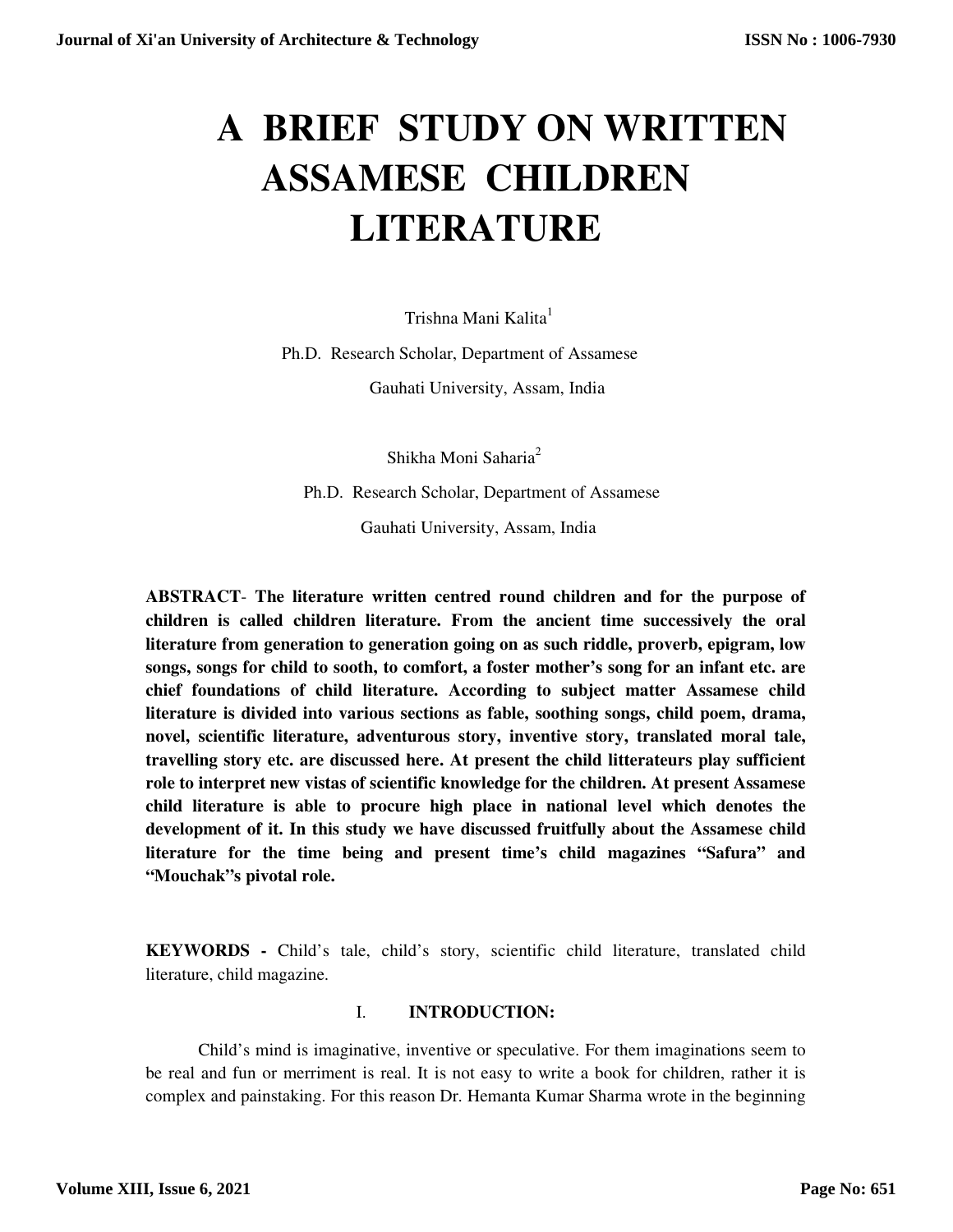of his prose "Child literature" included in his book "Asamiya Sahityar Dristipat", French writer Metarlink gave a very reasonable analogy about child literature that writing child literature and raising Alimpus Mountain is the same thing. Writing and accomplishing suitable books for children, the writer ought to be fit with child's mind; they must be accustomed with children's world with imaginative mind set. Then favourable creation will have to be accomplished. The main purpose of child literature should have to be for the child's benefits showing them tenderness sympathy, helping attitude for their mental health and incresement.

## **II. OBJECTIVE OF THE PAPER:**

The Main objective of this study is to light out all the Assamese literature appropriate for children from birth to adolescence including poetry as well as proses.

## **III. METHODOLOGY:**

This research is a descriptive research using mixed method of data collection and analysis.Data for this study are mainly collected from secondary reference sources and the base of analysis is on some Assamese child fiction and nonfiction.

## **IV. THE BRIEF HISTORY OF ASSAMESE CHILD LITERATURE**

The growth trend of Assamese child literature is seemed to be as folk lore the prime foundation, stands for child's succession. From the ancient time consecutively we have found riddle, epigram, adage, soothing songs, a foster mother's low song, a moral tale e.g. Panchatantra, Ramayana, Mahabharata etc. attract the minds of children. According to Maheswar Neog, "There is deity, newness and laity of childhood in this soothing songs, foster-mother's low song and boys' fun songs owing to imaginative child's mind's easily perspectives of various trees, animals, there are sufficient low songs in Assamese literature as for example "Sialie Nahibi Rati", "Rodalie Rod De", "Jonbai E Bezi eti dia" etc. As the written inspection of first phase of child literature Sankardev's "Sishulila", Madhabdev's "Chordhora, Pimpara Guchuwa" etc. are dramas and Sreedhar Kandali's "Kankhowa" as writings suitable for children.

In "Shishulia" of Sankardev we have found about incarnation of Lord Krishna in the womb of Daiboki, owing to the advice of Narayana Krishna was altered at the house of Nanda-Yashoda in place of Jogamaya and bringing her cream theft by Krishna, destroying Jamalarjun, rescuing Nanda from the grasp of snake, "Kaliya Daman" etc. are described.

In "Jhumura" Madhabdev described about child Krishna's wickedness, catched child Krishna after cream theft acutely. Moreover, Krishna character is lit up in Shreedhar Kandali's "Kankhowa" on his own imagination and on the basis of folk song. And contemporary writer Ram Saraswati, father of "Badha Kabya" in his poetry book "Bhimcharit" attracted all from children to old men.

Assamese child literature has been flourishing in different directions from the age of "Arunodoi" i.e. from 1846. Many books suitable for children were published in "Arunodoi".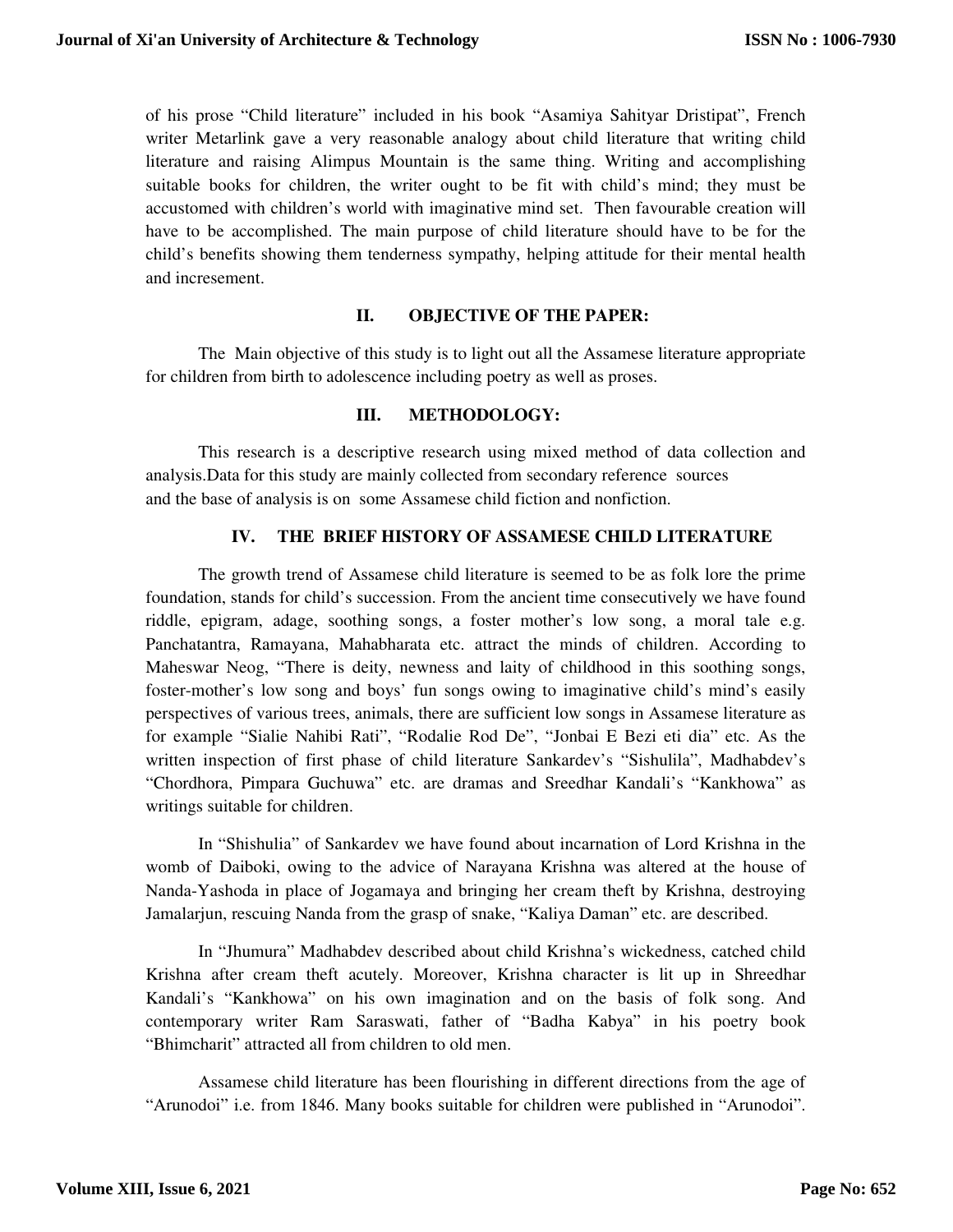It is to be noted Dr. Nathan Brown and his wife Aliza Brown's books "Gananer Kitap", "Sadhur Puthi" and Anand Ram Dhekial Phukan's "Asamiya Lorar Mitra" composed in almost four hundred pages in two volumes was published in the year 1849. It is specially mentioned that the first child magazine "Lora Bandhu" was published in 1888 edited by Karunabhiram Baruah.

In the age of romanticism, specially in the field of child literature the role of Lakshminath Bezbaruah is note-worthy. He wrote many moral tales. Many moral tales to commit to memory, he wrote in juicy language "Burhi Aair Sadhu (1911), Kakadeuta Aru Nati Lora (1912), Junuka (1913) and published. The granary of Assamese child literature has been found rich by noted writers' child literature. As for example we have to mention Padma Nath Gohain Baruah's "Neeti Shiksha", Paneendra Nath Gogoi's "Shikshar Aagsowa, Mazsowa aru Shekhsowa", Durga Prasad Mazinder Baruah's "Uzu Kabita", "Phul" and "Lora Kobita", Ananda Ch. Agarwala's "Komal Path", "Sishu Path"; Sarat Ch. Goswami's "Asomiya Sadhu Kotha", Chandradhar Baruah's "Natun Path", "Uzu Path", Bishnupuria Devi's "Sadhu Kotha", Trailokeswari Devi Baruah's " Saandhiyar Sadhu", Hari Prasad Baruah's "Moina", "Birchateear Desh" etc. Moreover Sarat Ch. Goswami's "Asamiya Sadhukotha", Gnanananda Jagati's "Sadhukathar Jolonga", Kumudeswar Borhakur's "Sadhur Bharal", Benudhar Sarma's "Rangpata" etc. are to be mentioned.

In the field of Assamese child literature, child magazines and newspapers play pivotal role. Amongst them Karunabhiram Baruah's "Lora Bandhu (1888)", Hem Ch. Goswami's "Akan(1916)", Raghunath Choudhury's "Moina(1923)", brinchi Kumar Baruah's "Akan(1935)", "Rang Ghar (1948)", Nabakanta Baruah's "Jonbai (1961)", Santanu Tamuli's "Mouchak (1984)", Bhabendra Nath Saikia's "Safura (1982)" etc. are note-worthy.

#### V. **ASSAMESE CHILD STORY LITERATURE**

After 2nd world war Assamese literature has been witnessing change in different categories or sections as like as the change or manifestation shown in literature if many countries. In ancient times we have come across the child literature about moral incentive that encourages youths for morality; instead of that at present time the child litterateurs take sufficient important role incentive to new incipient in the field of scientific knowledge. The children are much more inspired to open the doors of knowledge in the subjects of science i.e. geology, biology, chemistry, physics etc. through parable to illustrate some doctrine. At present many writers come forward writing child literature with paradigm, comparison, resemblance to rich the knowledge. In this respect publishers show deep interest in publishing child literature, and it is praise-worthy. It becomes the positive point of view for the sake of child literature. Really it is to be said that at present time in the field of child literature, there prevailed many change and development. We recollect the names of Nabakanta Baruah, Nirmalprabha Bordoloi, Bhabendra Nath Saikia and further the inspiring and recognised writers such as Barendra Borkataki, Gagan Ch. Adhikary. Bandita Phukan, Nupur Momaideu, Lochan Kokaideu, Pranati Goswami for whom the field of child literature is revived to freshers.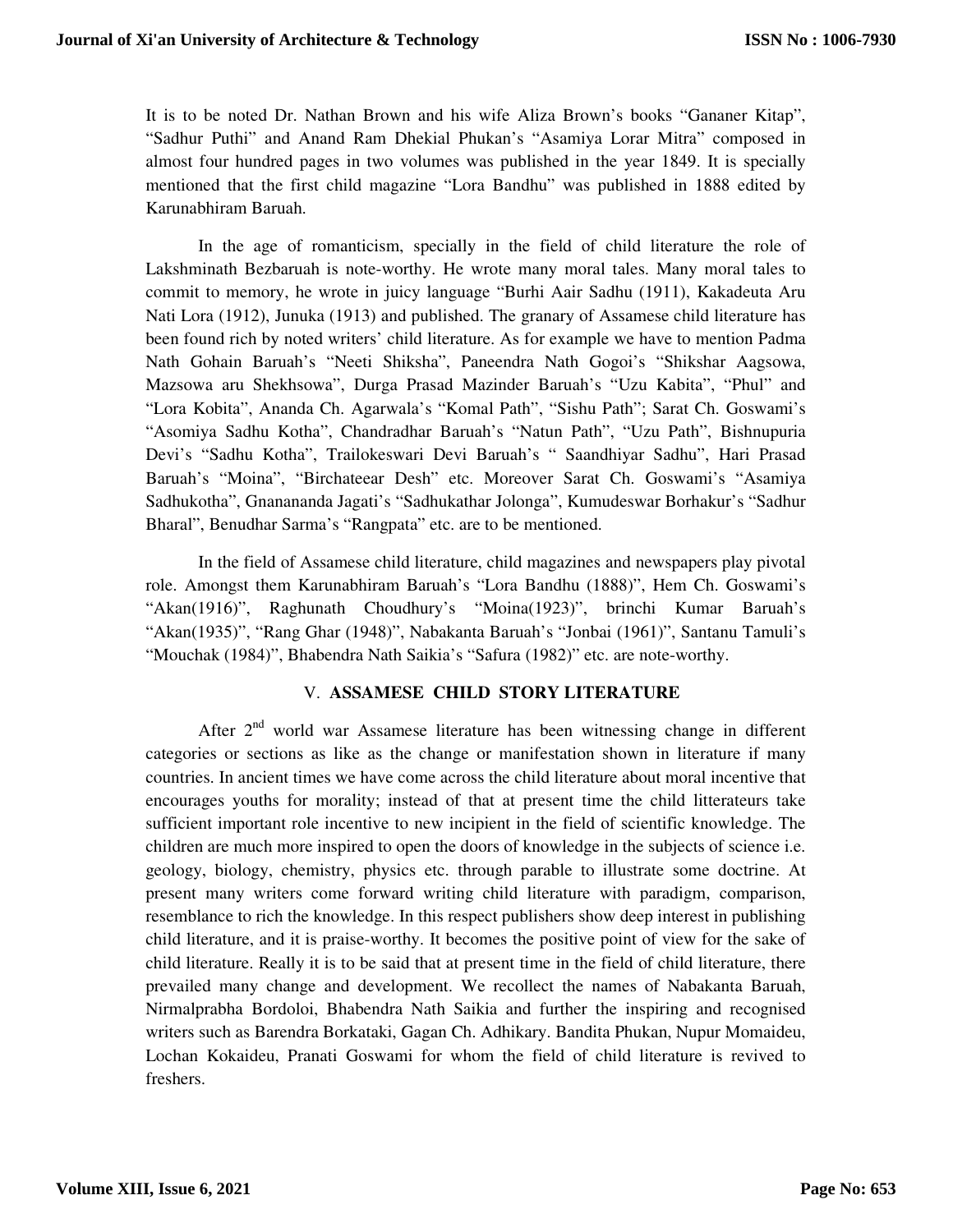At present certainly in the condition of reality the exact composition has been found changed by rescuing the oldest ideas into new ones. Now the children fond of reading the science story about space, planet, star or the surprising events with amazement instead of reading about step mother's oppression of Tezimala etc.

In contemporary time the field of Assamese child literature is riched, being prosperous with creations songs, poems, tales, stories, translated works, novels, dramas, biographies, science reviews etc. To become suitable human being, worthwhile growth of child's intelligentsia, litterateurs of all languages write favourable literature for children. In this reason Assamese child literature is no exception while our subject matter of discussion is contemporary Assamese child story literature, so we have to give attention primarily in connection with the vast span of this. Of course, it is to be mentioned that many child literature's topics are based on narrative, storytelling. The narratives are promulgated in the form of both prose and poetry. The emerging writers of that time joining heartiestly with creative apprehension of newness gave a new dimension of Assamese literature. In this respect to summarize range of our discussion we have to mention about some pioneer litterateurs' contributions that have influenced the writers of child literature.

Nabakanta Baruah was familiar with child learners and his contributions to Assamese child literature are ever to be remembered. He published "Alis in Wonderland" on 1956 and its stories' characters sometimes recall us. He tried to provide knowledge to the children through different subject matter and in eight stories. Among the eight stories there are "Akharar Jokhala", "Ishwar Chandra", "Washington", "Magic", "Anka Janka Panka", "Pramanee Darav", "Kabitar Desh", "Sabda Niruddesh Aru Rakta Badan Raza". Although each story is distinct, its main character is one, who is known as "Jon". Through the mind of Jon children's mind's splendid pictures can be evolved out. A remarkable story Pramanee Darav is to be mentioned herewith. Here Jon is in confrontation with an old man, who brings Jon to many a curiosity. Here it is described about some perpetual questions znd gravity of them and complexity arised in attractive way meanwhile. His child drama "Kereluar Rail Houl" was broadcasted through Guwahati AIR. And other broadcasted dramas were "Kagaj Aru Kalamar Ron", "Moi Tun Tunie Tuntunelo" etc. In his book "Na Aita" his description is assembled with various exercise, spelling and pronunciation.

Bhabendra Nath Saikia was the able director, dramatist of Assamese cinema who provided new dimensions. Assam's pioneer publication "Banalata" published his book "Sishu Sahitya Samagra". In that book there are inserted, "Kakadeutar Chithi", "Tomalukar Bhal Howak", "Padyar Dhemali", "Santa-Shistha, Hrista-Pusta Moha-Dusta". We have found deep thoughts (long thoughts) in Kakadeutar Chithi. Here he expressed about some daily problem of puzzle in an attractive form. His scientific mind had to expand minutely. There are sources of inspiration for the children. There are fifteen poems in "Padyar Dhemali". In these poems there are presentations of every day's environment innovatively. Many of the poems are funny, yet there are ethical poems also. In the inception of "Dusta Buddhi" of "Moha Dusta" Saikiadev wrote, "Dear brothers and sisters, it is a book on fun. Who does not know fun, with them do not be funny as you read in book." In this book there are ninety two fun as story published from the year 1982 to 1996. Each story is not alike. There are stories, become juicy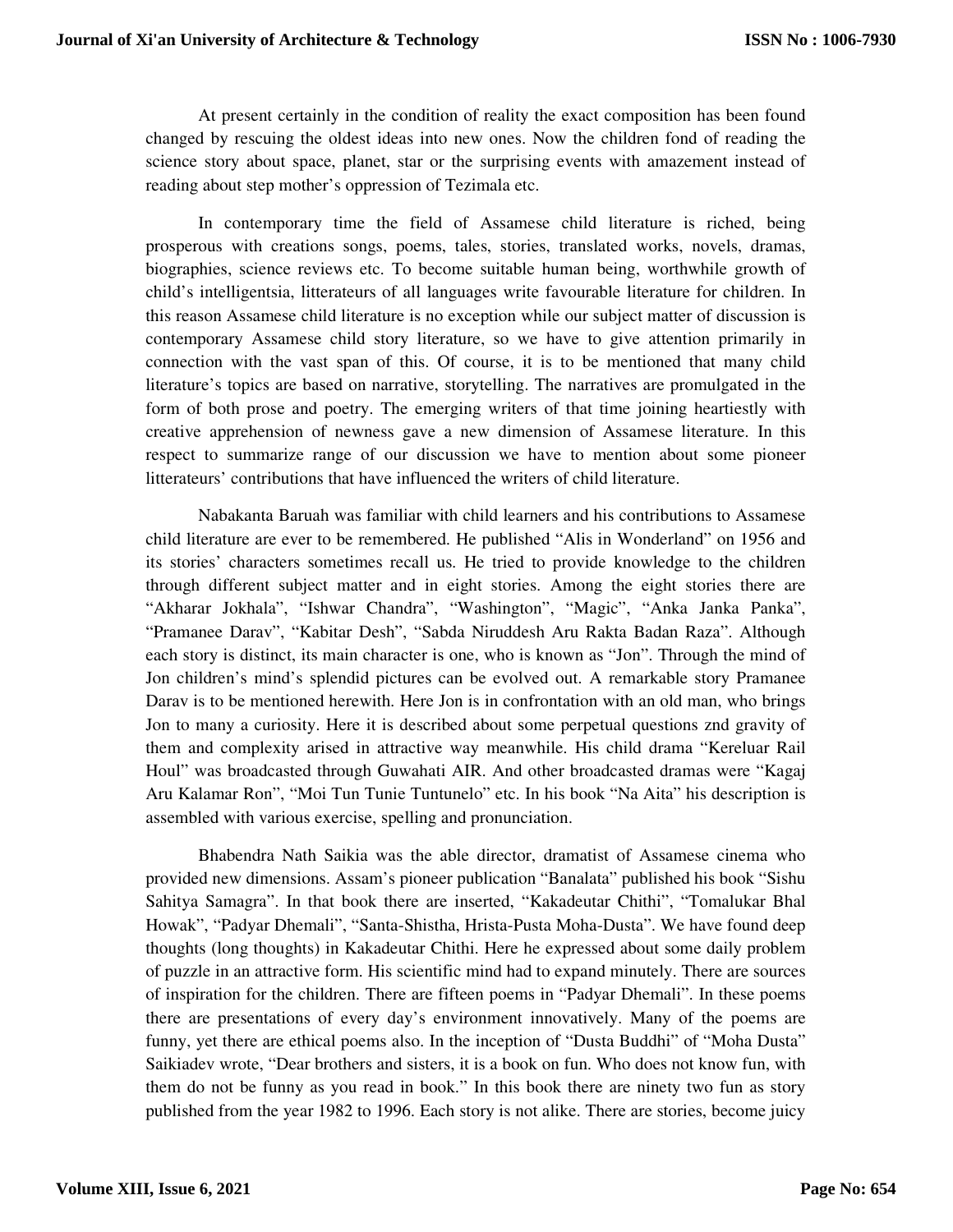according to simplicity of description and the pleasant side of expression. There are five stories in "Maram". Though stories were written for the children, adults are able to read them also. The stories are accordingly "Gharuwa Sathar", "Bhoi", "Maram", "Aami Bahut Kotha Najano", "Bhoj". It is to be mentioned that in each appendix of "Gharuwa Sathar", "Bhoi", and "Bhoj" there are a note. In the note we have had word's spelling, pronunciation and purifying grammatical knowledge. It proves that Saikiadev gave importance about student's knowledge of language education. "Maramar Deuta" is a memorable book of Saikia. This small novel comprises of 17 volumes and it was published in the magazine "Safura" part by part. Juvenile delinquency is the problem shown mainly in this novel. In "Maramar Deuta" we have come to know that father was harassed mentally owing to his son's deceitful crooked behaviour.

In the compilation of editorials of Safura- "Asha Karu Tomalok Bhale Asa". Reading this book we feel that someone seems to be saying things next to the ear. Every day he was careful about the feelings of child so that his writings can never hurt them in any respect. In childhood day's readings and writings, playings, eatings and drinkings, all the matters are discussed importantly altogether in his keen writings. He described many juicy things suitable for the children in his book "Tomalokar Bhal Hawok".

"Santa-Shistha, Hrista-Pusta Moha-Dusta" is broadcasted through Guwahati Radio centre and it comprises of seven radio drama. These dramas were broadcasted through Dibrugarh Radio centre also. At present these dramas are promulgated through cinema also. This story stands as new and courageous addition in the world of the Assamese film.

## VI. **CHILD LITERATURE OF TWENTIETH CENTURYBY FEMALE WRITERS**

The women are concerned or involved with child's mind closely, so they can enter into the depth of child psychology. Assamese female writers of twentieth century penetrate into child's psychological depth and they have been writing to contribute impeccable writings of child literature. They immensely contributed for the opulent granery of Assamese child literature by writing and publishing various translated literature, bio-graphy, science message, drama, poetry, tale, fiction etc. Amongst them Keshada Mahanta, Dr. Minati Hazarika, Purobi Chakraborti, Geeta Upadhyaya, Parineeta Buzar baruah, Nirupoma Borgohain, Bandita Phkan, Haripriya Barukial Borgohain, Mina Bordoloi, Dr. Malini Goswami, Chitralata Phukan, Aradhana Dutta are note-worthy. Chitralata Phkan's "Bon Aamlokhi, Ponakon Aru Moi" is a great work of Assamese literature. In her story named "Aananda Artu Bedana" we have found relations and conflicts between birds and child's mind and thus there is a beautiful picture of child's psychology that reflected here. In Parineeta Buzar Baruah's "Bela Aru Tom" story, the owner's view is reflected regarding the relation between cow and dog. It turns out that these women writers' writings are published in innovative form regarding child psychology, science, social culture, messages in different directions. These writings provide new dimensions in the field of child literature.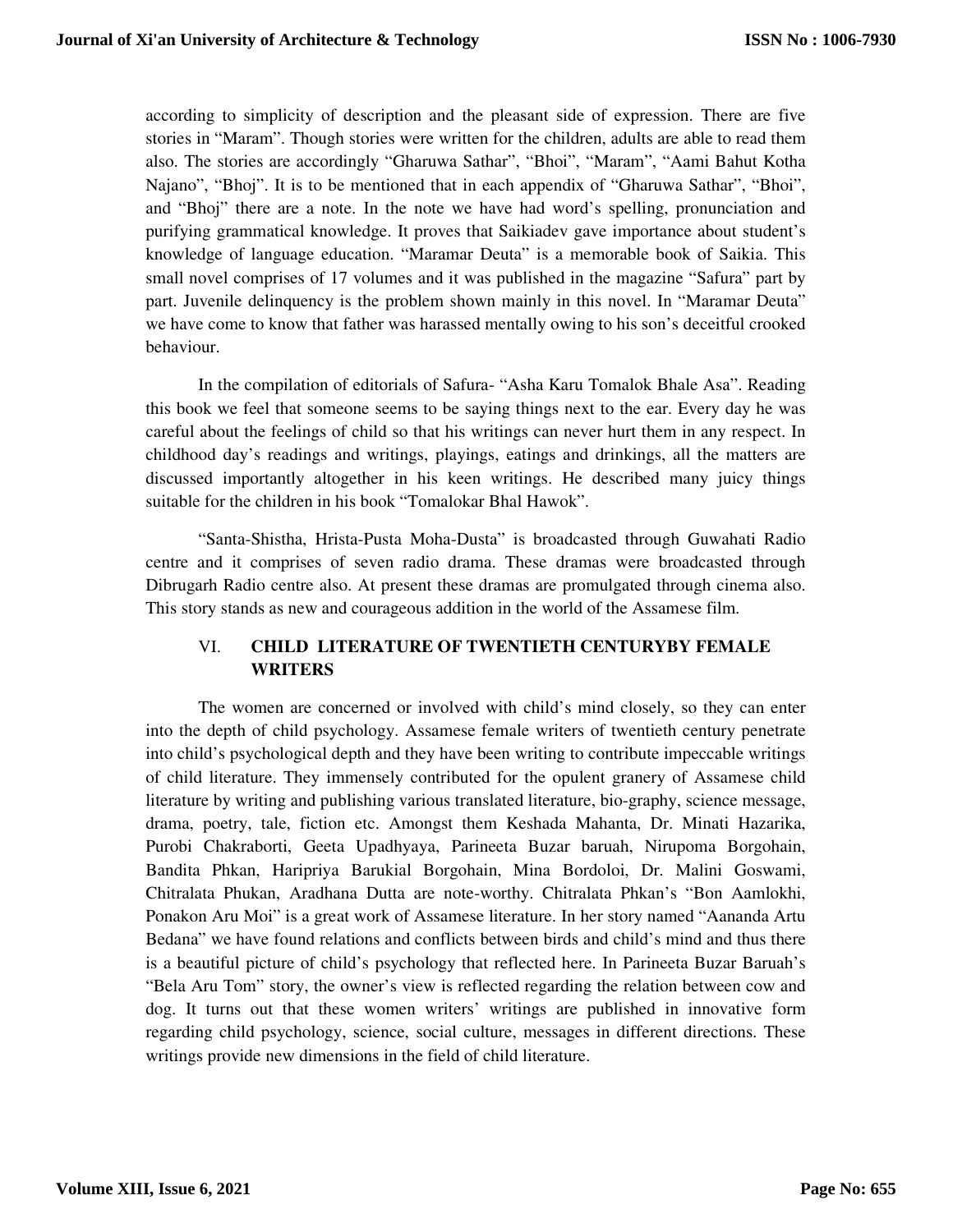#### VII. **CHILDREN'S BOOKS ON SCIENCE**

On the subject matter of science there are some books written suitable for the children. In 1943 "Bigyanar Sadhu" was published, written by Rohini Kumar Baruah. "Adim Jugar Katha" written by Hari Prasanna Das; Dr. Prasanna Goswami's "Traitonor Abhiyan", "Telegraph", "Telephone", "Tape Recorder"; Dinesh Baishya's "Bayu Aru Pani", Ksheeradhar Baruah's "Aakashi Yanaar Katha"; Shantanu Tamuli's in a state of being envious "Mahakashar Taraka Aru Electronic" are remarkable.

Bandita Phukan wrote some books on technical science such as "Kone Keneke Kam Kare?", "Matar Gari Kenekoi Chole?", "Pariksha Karo Aaha" etc.

Now-a-days child literature is enriched with scientific acknowledgement and victory of science is touched in different sections of science i.e. health sector, chemistry, physics, geology, biology etc. are raised before children by writing some pleasant stories.

#### VIII. **TRANSLATED CHILD LITERATURE**

From twentieth century to the present, many famous children's books of many countries are translated into Assamese language. Amongst them we have to mention "Deen Dukhi" of Thaneswar Hazarika, "Gulibharar Bhraman", "Neel Sagarar sadhu" of Mahendra Bora, Akanmani Konwar" of Nirupoma Borgohain, "David Coperfield" of Bimal Nath, "Ratnadeep" of Jayanta Madhab Bora, "Mahajagatic Juddhya" of Azizul Hussain, "Maa, Burha Aru Sagar" of Nabanita Saikia, "Biswar Shrestha Sishu sahitya" of Ranju Hazarika are remarkable. As worthwhile translators we have to mention the names of Harunar Rashid, Rohini Kanta Baruah, Basanta Kumar Barua, Abul Lais, M Abdul Majid and many more are notable.

#### IX. **ASSAMESE CHILDREN'S MAGAZINES**:

We have to mention boldly about children's magazines respectively in connection with the conduct of discussing child literature. We have come across knowing about "Lora Bandhu", first Assamese children's magazine published in 1888, edited by Karunabhiram Baruah. Then we are accustomed to read many children's magazines like "Safura", "Mouchak", "Sapon", "Rang Mela", "Rang man" etc. are notable.

To enrich Assamese children's literature newspapers and other magazines of schools and colleges added remarkable contributions. After 1940 Paresh Ch. Baruah's "Kishor", Surya Kumar Bhuyan's "Moina", Preeti Baruah's "Akash", Badan Baruah's "Runjun", Mrinal Kataki's "Pakhila", Ranju Hazarika's "Kan Kan", Sarat Rajkhowa's "Mou", Shantanu Koushik Baruah's "Aikyatan",Rahima Haque's " Fulkani",Suresh ch. Rajkhowa's "Rodali",Hem Baruah's "Kheuti",Arun Sharma's "Kheuji Kheuji",Nagen Borah's "Jontora", Jagat chetiya's "Aamar Ghar",Johns Mahaliya's "Notun beli",Haladhar sharma's "Na-jeuti" are the prime children's magazines.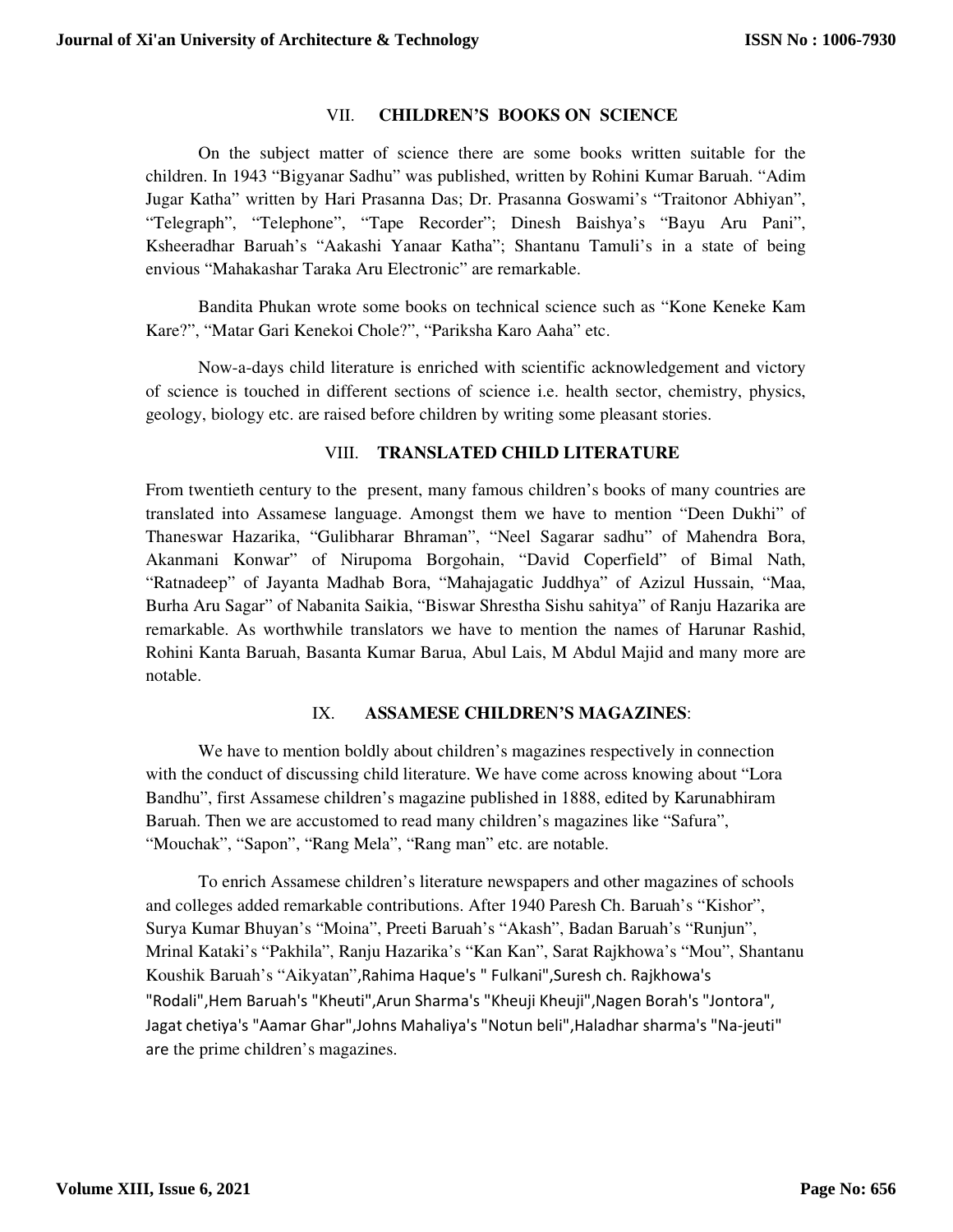# X. **ROLE OF 'SAFURA' AND 'MOUCHAK' IN CURRENT ASSAMESE CHILDREN'S LITERATURE**:

In 1982 BaniPrakashan published "Safura" edited by Dr. Bhabendra Nath Saikia which has been received civility in respected manner. Children's interest and desire, emotion-rhyme, will and unwillingness are regarded greatly in this magazine. The magazine is being published monthly. Now this magazine is edited by Rupam Baruah, the magazine given importance on children's enlightenment, pleasing mode of winning the heart. Here bio-graphy, history, geography, foreign tale, living world, biodiversity etc. gain priority. It is noteworthy that every year in the magazine's efforts they have been organising "Safura genius or talent seeker test", "Summer camp", "Child drama competition" etc. for encouraging the children and for increasing their educational, intellectual and mental progress. At present the basic form of "Safura" has been found changed from the incipent time of Saikiadev in its mode of conducting, tendency and it is lit up fruitfully. Changing attitude of meditation, ideas and age exportation of printing and printing technology are playing pivotal role in this magazine.

Another magazine "Mouchak" edited by Shantanu Tamuli has been publishing since 1984 and this magazine is receiving respect among all the readers. In this magazine various stories, tales, poetry are published written by the students and some scholars. Moreover, there are matters of scientific knowledge, cultural and literary performance, contemporary events published according to interest and desire of children. At present how the atmosphere of violence, terror impacts the soft minds of children is reflected. Dilip Kumar Baruah and Prabhat Goswami's writings in this magazine give hint to it. In this magazine we have had ideas about travelling story. Shashanka Jyoti Khaund's "Shile Kotha Koi" shows adeptly Assam's many temples, historical sites of various places. As such Mouchak was enriched by so many writings like "O Bideshi Bandhu", "Endi Khurar Samidhan", "Atmajeevani", "Aami Kenedore Parhichilo" etc.

Mouchak's popularity is praiseworthy which has been published in off-set printings. Its standard an determinant index column is note-worthy and its promulgation is spreaded over for the benefit of the inquisitive students.

#### XI. **CONCLUSION**:

Hence after analysis it is clear that current Assamese child literature occupied a determined place. In front of the eyes of children new doors are open for investigation and acquiring knowledge, education of science and technology. Currently children's literature is able to occupy high place in national level and it is praiseworthy of child-centred progressive atmosphere. Mainly the children of specific age limit, from the age of 5 years to 14 years, knowledge acquiring performance with the help of audio-visual medium are found to be apt. and to be periapsis fulfilling the main purpose.